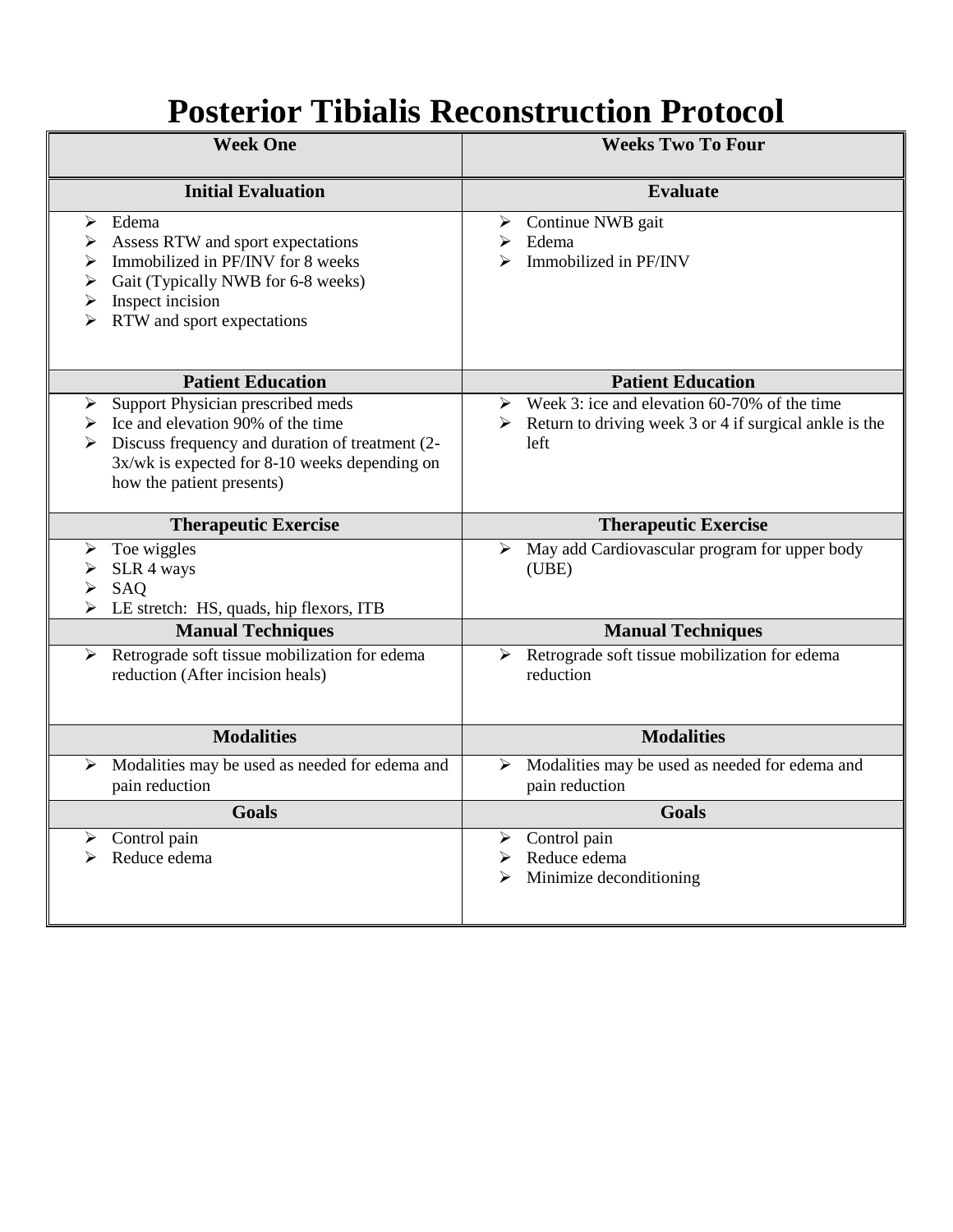| <b>Weeks Four To Eight</b>                                                                                                                                                                                                            | <b>Weeks Eight To Twelve</b>                                                                                                                                                                                                                                                                                                                                     |
|---------------------------------------------------------------------------------------------------------------------------------------------------------------------------------------------------------------------------------------|------------------------------------------------------------------------------------------------------------------------------------------------------------------------------------------------------------------------------------------------------------------------------------------------------------------------------------------------------------------|
| <b>Evaluate</b>                                                                                                                                                                                                                       | <b>Evaluate</b>                                                                                                                                                                                                                                                                                                                                                  |
| <b>Assess Gait</b><br>➤<br><b>Active ROM</b>                                                                                                                                                                                          | Consider orthotic arch support<br>➤<br>Gait<br>⋗<br><b>Active and Passive ROM</b><br>Balance                                                                                                                                                                                                                                                                     |
| <b>Patient Education</b>                                                                                                                                                                                                              | <b>Patient Education</b>                                                                                                                                                                                                                                                                                                                                         |
| Progress to WBAT with crutches at week 6<br>➤<br>Cam boot in neutral<br>⋗                                                                                                                                                             | Resume driving weeks 10-12 if surgical ankle is the<br>➤<br>right<br>Progress to FWB<br>Cam boot or Aircast<br>D/C boot week 9<br>Speed brace week 10                                                                                                                                                                                                            |
| <b>Therapeutic Exercise</b>                                                                                                                                                                                                           | <b>Therapeutic Exercise</b>                                                                                                                                                                                                                                                                                                                                      |
| Ankle isometrics 4 ways<br>➤<br>Active DF week 4<br>➤<br><b>AROM</b> all motions<br>➤<br>Open chain hip/knee/core strengthening<br>➤<br>Continue cardiovascular program for upper body<br>⋗<br>(UBE)<br>Towel crunch and side to side | Stationary bicycle<br>➤<br>PROM and AROM all planes<br><b>Continue AROM</b><br>Begin Ankle strengthening (pocketbook, resistive<br>band) when AROM full all planes<br>Light theraband<br>Gastroc and soleus stretch<br>Closed chain vectors in brace or boot<br><b>Seated BAPS</b><br>Initiate closed chain strengthening (squats)<br>Balance and proprioception |
| <b>Manual Techniques</b>                                                                                                                                                                                                              | <b>Manual Techniques</b>                                                                                                                                                                                                                                                                                                                                         |
| Retrograde soft tissue mobilization for edema<br>➤<br>reduction                                                                                                                                                                       | Scar massage<br>➤                                                                                                                                                                                                                                                                                                                                                |
| <b>Modalities</b>                                                                                                                                                                                                                     | <b>Modalities</b>                                                                                                                                                                                                                                                                                                                                                |
| Modalities may be used as needed for edema and<br>pain reduction                                                                                                                                                                      | Modalities may be used as needed for edema and<br>pain reduction                                                                                                                                                                                                                                                                                                 |
| <b>Goals</b>                                                                                                                                                                                                                          | <b>Goals</b>                                                                                                                                                                                                                                                                                                                                                     |
| Control pain<br>➤<br>Reduce edema<br>➤<br>Minimize atrophy<br>➤<br>D/C crutches when gait is normal<br>➤                                                                                                                              | Normal gait<br>➤<br>Out of boot week 9<br>➤<br>Full DF/PF ROM<br>⋗                                                                                                                                                                                                                                                                                               |